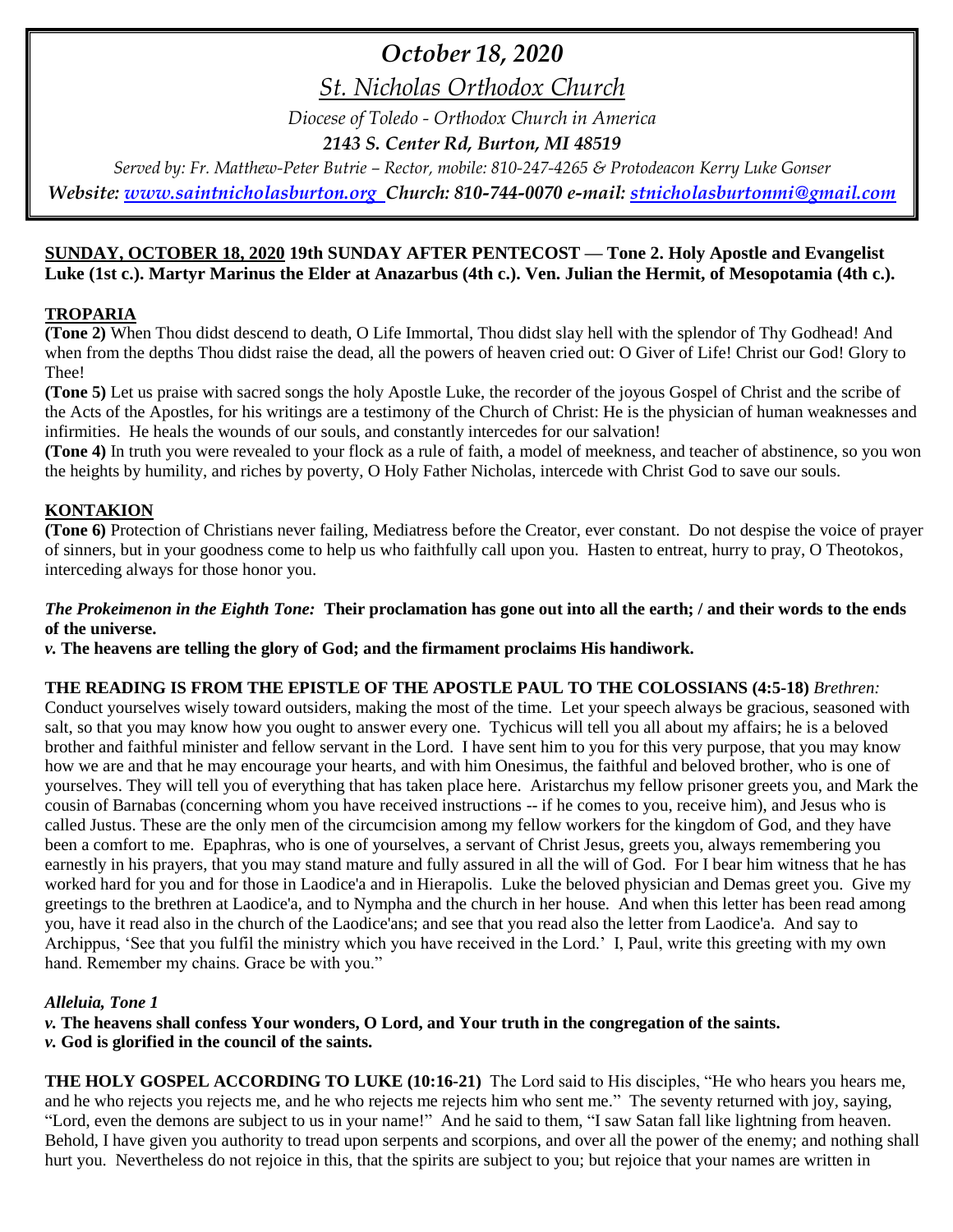heaven." In that same hour he rejoiced in the Holy Spirit and said, "I thank thee, Father, Lord of heaven and earth, that thou hast hidden these things from the wise and understanding and revealed them to babes; yea, Father, for such was thy gracious will."

**COMMUNION HYMN** Praise the Lord from the heavens, praise Him in the highest! Alleluia, Alleluia, Alleluia!

**The holy apostle and evangelist Luke (October 18)**, was a native of Syrian Antioch, a companion of the holy Apostle Paul (Phil.1:24, 2 Tim. 4:10-11), and a physician enlightened in the Greek medical arts. Hearing about Christ, Luke arrived in Palestine and fervently accepted the preaching of salvation from the Lord Himself. As one of the Seventy Apostles, Saint Luke was sent by the Lord with the others to preach the Kingdom of Heaven during the Savior's earthly life (Luke 10:1-3). After the Resurrection, the Lord Jesus Christ appeared to Saints Luke and Cleopas on the road to Emmaus.

Luke accompanied Saint Paul on his second missionary journey, and from that time they were inseparable. When Paul's coworkers had forsaken him, only Luke remained to assist him in his ministry (2 Tim. 4:10-11). After the martyric death of the First-Ranked Apostles Peter and Paul, Saint Luke left Rome to preach in Achaia, Libya, Egypt and the Thebaid. He ended his life by suffering martyrdom in the city of Thebes.

Tradition credits Saint Luke with painting the first icons of the Mother of God. "Let the grace of Him Who was born of Me and My mercy be with these Icons," said the All-Pure Virgin after seeing the icons. Saint Luke also painted icons of the First-Ranked Apostles Peter and Paul. Saint Luke's Gospel was written in the years 62-63 at Rome, under the guidance of the Apostle Paul. In the preliminary verses (1:1-3), Saint Luke precisely sets forth the purpose of his work. He proposes to record, in chronological order, everything known by Christians about Jesus Christ and His teachings. By doing this, he provided a firmer historical basis for Christian teaching (1:4). He carefully investigated the facts, and made generous use of the oral tradition of the Church and of what the All-Pure Virgin Mary Herself had told him (2:19, 51).

In Saint Luke's Gospel, the message of the salvation made possible by the Lord Jesus Christ, and the preaching of the Gospel, are of primary importance.

Saint Luke also wrote the Acts of the Holy Apostles at Rome around 62-63 A.D. The Book of Acts, which is a continuation of the four Gospels, speaks about the works and the fruits of the holy Apostles after the Ascension of the Savior. At the center of the narrative is the Council of the holy Apostles at Jerusalem in the year 51, a Church event of great significance, which resulted in the separation of Christianity from Judaism and its independent dissemination into the world (Acts 15:6-29). The theological focus of the Book of Acts is the coming of the Holy Spirit, Who will guide the Church "into all truth" (John 16:13) until the Second Coming of Christ.

The holy relics of Saint Luke were taken from Constantinople and brought to Padua, Italy at some point in history. Perhaps this was during the infamous Crusade of 1204. In 1992, Metropolitan Hieronymus (Jerome) of Thebes requested the Roman Catholic bishop in Thebes to obtain a portion of Saint Luke's relics for the saint's empty sepulchre in the Orthodox cathedral in Thebes.

The Roman Catholic bishop Antonio Mattiazzo of Padua, noting that Orthodox pilgrims came to Padua to venerate the relics while many Catholics did not even know that the relics were there, appointed a committee to investigate the relics in Padua, and the skull of Saint Luke in the Catholic Cathedral of Saint Vico in Prague.

The skeleton was determined to be that of an elderly man of strong build. In 2001, a tooth found in the coffin was judged to be consistent with the DNA of Syrians living near the area of Antioch dating from 72-416 A.D. The skull in Prague perfectly fit the neck bone of the skeleton. The tooth found in the coffin in Padua was also found to fit the jawbone of the skull.

Bishop Mattiazzo sent a rib from the relics to Metropolitan Hieronymus to be venerated in Saint Luke's original tomb in the Orthodox cathedral at Thebes.

Saint Luke is also commemorated on April 22. [oca.org](https://www.oca.org/saints/lives/2020/10/18/102993-apostle-and-evangelist-luke)

#### **The holy Gospel according to John 20:11-18 (8th Matins Gospel)**

But Mary stood outside by the tomb weeping, and as she wept she stooped down and looked into the tomb. And she saw two angels in white sitting, one at the head and the other at the feet, where the body of Jesus had lain. Then they said to her, "Woman, why are you weeping?" She said to them, "Because they have taken away my Lord, and I do not know where they have laid Him." Now when she had said this, she turned around and saw Jesus standing there, and did not know that it was Jesus. Jesus said to her, "Woman, why are you weeping? Whom are you seeking?" She, supposing Him to be the gardener, said to Him, "Sir, if You have carried Him away, tell me where You have laid Him, and I will take Him away." Jesus said to her, "Mary!" She turned and said to Him, "Rabboni!" (which is to say, Teacher). Jesus said to her, "Do not cling to Me, for I have not yet ascended to My Father; but go to My brethren and say to them, 'I am ascending to My Father and your Father, and to My God and your God.' Mary Magdalene came and told the disciples that she had seen the Lord, and that He had spoken these things to her.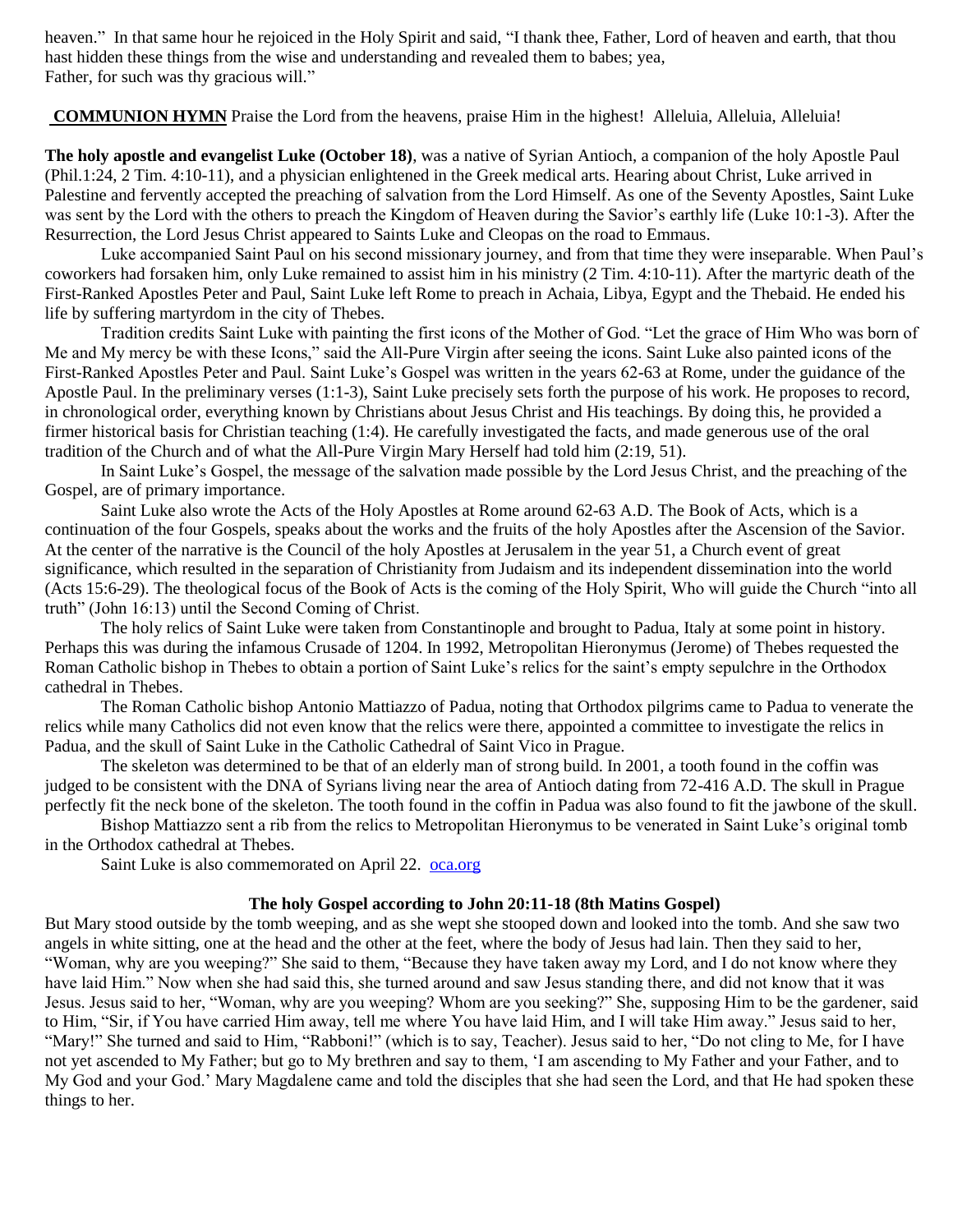### ခရွို့က ခရွိက ခရွိက သို့သော သို့သော သို့သူ ခရွိက ခရွိက ခရွိက သို့သူ သို့သူ သည်။ သန္တိက ခရွိက သန္တိက

#### **CANDLE INTENTIONS FOR THE HEALTH AND BLESSINGS OF**

| Health for my family                                                               | Bosa Kantar   |
|------------------------------------------------------------------------------------|---------------|
| Health & God's blessings for the Krigner $&$ Elieff family                         | Nancy Krigner |
| For comfort for the Cameron & Des Ormeau families                                  | Lucy Hogg     |
| Fr. Tom, Fr. Don, Fr. Paul, Fr. Anthony, Fr. Robert, Aaron, Milica, Calvin, Larry, |               |
| Angelo, Joan, Peggy, Bob, Angelo, Christine, Dorothy, Irene, Allen, Deborah,       |               |
| Luba, Kosta, Stojan, Mira, Bosa, Christopher, Allison, Jeanette, Kathryn,          |               |
| Joseph, Ted, Marlene, Gladys, all the parishioners of St. Nicholas, my family &    |               |
| friends.                                                                           | Joe Tome      |
| Special Intention                                                                  | Joe Tome      |
| <b>CANDLE INTENTIONS FOR BLESSED REPOSE</b>                                        |               |

Memory Eternal for Lewis Elieff (11 yrs.) Oct.  $16<sup>th</sup>$ -Blessed Repose Nancy Krigner Mary Lou Brayan~Memory Eternal (9 yrs. Oct. 17) Paul Brayan Lazor & Thomka Panoff on their anniversary of death Gonser family Madeline Cameron Lucy Hogg

ခရွိက ခရွိက ခရွိက ခရွိက အိုင်း အိုင်း ခရွိက ခရွိက ခရွိက ခရွိက ခရွိက ခရွိက ခရွိက ခရွိက ခရွိက ခရွိက

**Welcome to everyone joining us via our YouTube channel:** *[St Nicholas Orthodox Church Burton.](https://www.youtube.com/channel/UC59tV-Re443z-GCoETAUvfA)* If at the time of the divine services you cannot access the livestream, please check out [St. Mary Magdalene Church](https://www.youtube.com/channel/UClHAqZrWkXdYELujbbIslHg) or St George [Church](https://www.youtube.com/channel/UCpLWfxMIJK4uQOV41ekE6Wg/videos?view=2&flow=grid) or [Assumption Church](https://www.facebook.com/AssumptionGrandBlanc/) for their livestreams.

**PARISH COUNCIL** met on October 13 with five members in person and three members virtually. The parish finances remain stable. Please continue your giving whether in person, through Givelify, or by sending in your donation to the office or dropping it off during office hours.

The parish council appointed Marla Houser to the endowment committee and re-appointed Bob Russell. Endowment committee terms are five years with the option to reappointment by the parish council. Next year the parish council plans to re-appoint the other members of the endowment committee so that terms are staggered as the endowment committee bylaws require. Current members of the endowment committee are: Bob Russell, Ruth Conrad, Deacon Luke Gonser, Marla Houser, and Milan Stikovich.

The interior of the church needs to be painted, perhaps those with memorial funds may designate them for this project. Next year the light posts outside need to be painted as they are rusting. A new metal door and frame from the storage room to the courtyard was installed with memorial funds in memory of John and Rose Goodman. A wooden case for the icon of our Lord in the tomb (plashchanitza) has been installed in church together with the icon both of which were done with memorial funds in memory of Joe Goodman.

At the diocesan conference on October 3 the diocesan assessment for each parish was set at 3% of income for Sept 2020 to Aug 2021. In 2021-2022 it will be 4% and in 2022-2023 it will be 5% which will bring income and expenses for the diocese to break even.

**ANGEL TREE** We will participate in the Angel Tree program again this year and sponsor 50 children.

**Commitments have been made for 29 children so far, only 21 more need to be sponsored.** We do not yet have the names of the children. **Please call or email the office as soon as possible** if you are interested and let us know how many children you would like to sponsor. Christmas seems a long way off right now but we have to let Catholic Charities know how many children we will help this Christmas.

**CATHOLIC CHARITIES** is collecting socks for their annual "Socktober". This is a great way to give the gift of warmth. Another way we can help them is to deliver the donations we've collected to their downtown facility. If you are willing & able to do this please contact Marcia in the office.

**CANDLE INTENTION REQUESTS** can be emailed to the office at [stnicholasburtonmi@gmail.com](mailto:stnicholasburtonmi@gmail.com) or called in.

**OFFICE OPEN** Monday,Wednesday & Friday 9am -3 pm